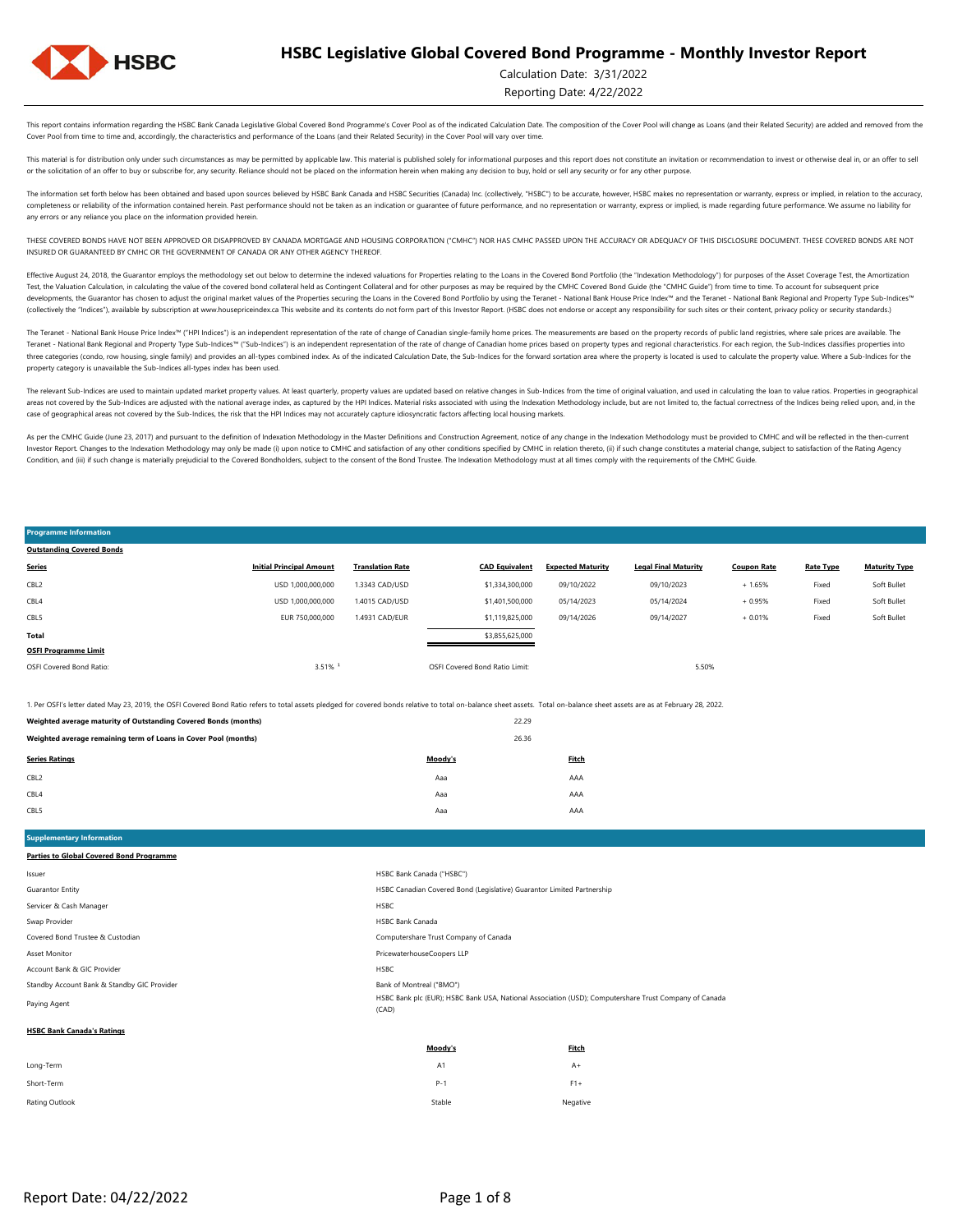

Calculation Date: 3/31/2022 Reporting Date: 4/22/2022

| Other:                                                                                                                                                                                                                                                 |                                 |                                         |
|--------------------------------------------------------------------------------------------------------------------------------------------------------------------------------------------------------------------------------------------------------|---------------------------------|-----------------------------------------|
|                                                                                                                                                                                                                                                        | Moody's                         | <b>Fitch</b>                            |
|                                                                                                                                                                                                                                                        | Counterparty Risk Assesment     | Issuer Default Rating                   |
| Long term / short term                                                                                                                                                                                                                                 | A2(cr)/P-1(cr)                  | $A+$ /F1+                               |
|                                                                                                                                                                                                                                                        | Deposit Rating                  |                                         |
| Long term / short term                                                                                                                                                                                                                                 | $A1/P-1$                        |                                         |
|                                                                                                                                                                                                                                                        |                                 |                                         |
| Applicable Ratings of Standby Account Bank & Standby GIC Provider (BMO)                                                                                                                                                                                |                                 |                                         |
|                                                                                                                                                                                                                                                        | <b>Moody's (Deposit Rating)</b> | <b>Fitch</b><br>(Issuer Default Rating) |
| Long Term                                                                                                                                                                                                                                              | Aa2                             | AA-                                     |
| Short Term                                                                                                                                                                                                                                             | $P - 1$                         | $F1+$                                   |
|                                                                                                                                                                                                                                                        |                                 |                                         |
| <b>Description of Ratings Triggers</b>                                                                                                                                                                                                                 |                                 |                                         |
| (Note: Where there are two ratings for a rating agency for a trigger, only one rating is required to be at or above one of such ratings)                                                                                                               |                                 |                                         |
| A. Party Replacement                                                                                                                                                                                                                                   |                                 |                                         |
| If the rating(s) of the Party falls below the level stipulated below, such party is required to be replaced or in the case of the Swap Provider:<br>(i) transfer credit support; and<br>(ii) replace itself or obtain a quarantee for its obligations. |                                 |                                         |
| Role                                                                                                                                                                                                                                                   |                                 |                                         |
|                                                                                                                                                                                                                                                        | Moody's                         | Fitch                                   |
| Account Bank & GIC Provider (HSBC)                                                                                                                                                                                                                     | P-1 (ST rating) or A3           | F1 or A                                 |
| Standby Account Bank & Standby GIC Provider (BMO)                                                                                                                                                                                                      | P-1 (ST rating)                 | F1 or A                                 |
| Cash Manager (HSBC)                                                                                                                                                                                                                                    | $P-2$ (cr)                      | F2 or BBB+                              |
| Servicer (HSBC)                                                                                                                                                                                                                                        | Baa3                            | F <sub>2</sub>                          |
| Interest Rate Swap Provider (HSBC)                                                                                                                                                                                                                     | $P-2$ (cr) or $A3$ (cr)         | F2 or BBB+                              |
| Covered Bond Swap Provider (HSBC)                                                                                                                                                                                                                      | $P-2$ (cr) or $A3$ (cr)         | F2 or BBB+                              |
| Title Holder on Mortgages (HSBC)                                                                                                                                                                                                                       | Baa1                            | BBB+                                    |
| <b>B. Specified Rating Related Action</b>                                                                                                                                                                                                              |                                 |                                         |
| i. The following actions are required if the rating of the Cash Manager (HSBC)                                                                                                                                                                         |                                 |                                         |
| falls below the stipulated rating:                                                                                                                                                                                                                     | Moody's                         | Fitch                                   |
| (a) Amounts received by the Servicer are to be deposited directly to the                                                                                                                                                                               | P-1 or A3                       | F1 or A                                 |
| GIC Account and not provided to the Cash Manager                                                                                                                                                                                                       |                                 |                                         |
| (b) Amounts held by the Cash Manager belonging to the Guarantor are to be<br>deposited to the Transaction Account or the GIC Account, as applicable within 5 business days                                                                             | P-1 or A3                       | F1 or A                                 |
|                                                                                                                                                                                                                                                        |                                 |                                         |
| ii. The following actions are required if the rating of the Servicer (HSBC) falls below the stipulated rating:                                                                                                                                         |                                 |                                         |
|                                                                                                                                                                                                                                                        | Moody's                         | Fitch                                   |
| (a) Servicer is required to transfer amounts belonging to the Guarantor to the Cash Manager<br>or the GIC Account, as applicable, within 2 business days                                                                                               | $P-1$ (cr)                      | F1 or A                                 |
| iii. The following actions are required if the rating of the Issuer (HSBC) falls below the stipulated raitng:                                                                                                                                          |                                 |                                         |
|                                                                                                                                                                                                                                                        |                                 |                                         |
|                                                                                                                                                                                                                                                        | Moody's                         | Fitch                                   |
| (a) Repayment of the Demand Loan                                                                                                                                                                                                                       | N/A                             | F2 or BBB+                              |
| (b) Establishment of the Reserve Fund                                                                                                                                                                                                                  | P-1(cr)                         | F1 or A                                 |
| (c) Fund Pre-Maturity Liquidity Required Amount on Hard Bullet Covered Bonds                                                                                                                                                                           | $P - 1$                         | $F1+$                                   |
| iv. The following actions are required if the rating of the Issuer (HSBC) falls below the stipulated rating:                                                                                                                                           |                                 |                                         |
|                                                                                                                                                                                                                                                        | Moody's                         | Fitch                                   |
| (a) The Covered Bond Swap will become effective except as otherwise<br>provided in the Covered Bond Swap Agreements                                                                                                                                    | Baa1                            | BBB+                                    |
| v. Each Swap Provider is required to transfer credit support, replace itself or obtain a guarantee of its                                                                                                                                              |                                 |                                         |
| obligations if the rating of such Swap Provider falls below the specified rating:                                                                                                                                                                      |                                 |                                         |
|                                                                                                                                                                                                                                                        | Moody's                         | Fitch                                   |
| (a) Interest Rate Swap Provider<br>(b) Covered Bond Swap Provider                                                                                                                                                                                      | P-1(cr) or A2(cr)               | F1 or A                                 |
|                                                                                                                                                                                                                                                        | $P-1$ (cr) or $A2$ (cr)         | F1 or A                                 |
| <b>Events of Default &amp; Triggers</b>                                                                                                                                                                                                                |                                 |                                         |
| Issuer Event of Default                                                                                                                                                                                                                                |                                 | No                                      |
| Guarantor LP Event of Default                                                                                                                                                                                                                          |                                 | No                                      |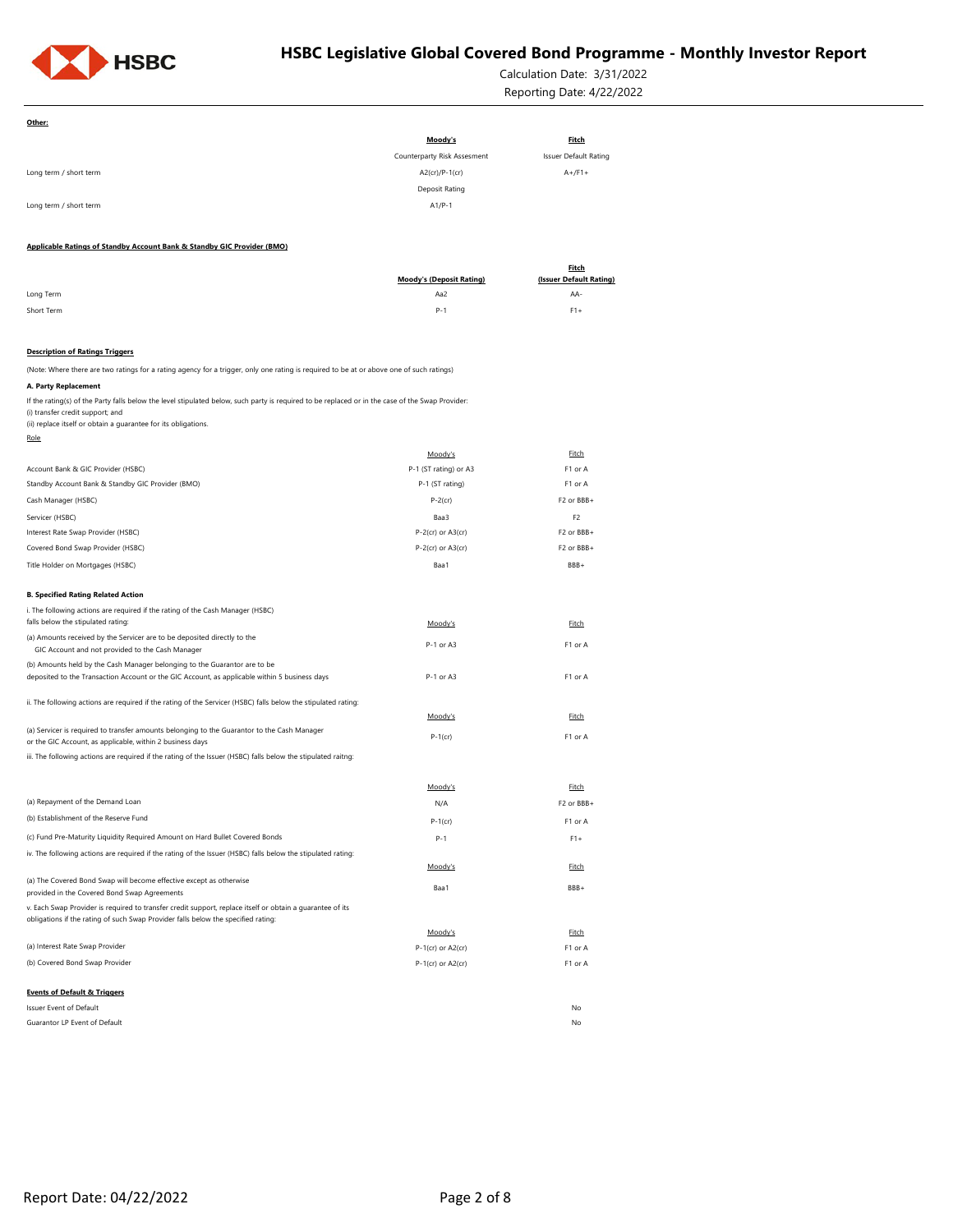

Calculation Date: 3/31/2022

Reporting Date: 4/22/2022

| <b>Asset Coverage Test</b>                                                     |                 |                                                     |  |
|--------------------------------------------------------------------------------|-----------------|-----------------------------------------------------|--|
| <b>Outstanding Covered Bonds</b>                                               | \$3,855,625,000 |                                                     |  |
| A = Lesser of (i) LTV Adjusted Loan Balance $1$ and                            | \$8,106,711,408 | A (i) \$8,957,588,230                               |  |
| (ii) Asset Percentage Adjusted Loan Balance <sup>1</sup>                       |                 | A(ii): \$8,106,711,408                              |  |
| B = Principal Receipts up to Calculation Date not otherwise applied            | \$148,430,330   | Actual Asset Percentage: 90.50%                     |  |
| $C = Cash Capital Contributions$                                               | \$0             | Maximum Asset Percentage: 90.50%                    |  |
| $D =$ Substitute Assets                                                        | \$0             | Minimum Asset Percentage: 80.00%                    |  |
| $E =$ Reserve Fund Balance                                                     | \$0             | Regulatory OC Minimum: 103.00%                      |  |
| Y = Contingent Collateral Amount                                               | \$0             | Level of Overcollateralization <sup>2</sup> 110.31% |  |
| Z = Negative Carry Factor Calculation                                          | \$0             |                                                     |  |
| <b>Adjusted Aggregate Asset Amount</b><br>$(Total: A + B + C + D + E - Y - Z)$ | \$8,255,141,738 |                                                     |  |
| <b>Asset Coverage Test</b>                                                     | PASS            |                                                     |  |

1. LTV Adjusted Loan Balance and Asset Percentage Adjusted Loan Balance are calculated per the Indexation Methodology based on the most recent property appraisal value.

2. Per Section 4.3.8 of the CMHC Guide, (A) the lesser of (i) the total amount of cover pool collateral and (ii) the amount of cover pool collateral required to collateral required to collateral required to collateralize t equivalent of the principal amount of covered bonds outstanding under the registered covered bond program.

| <b>Valuation Calculation</b>                                                                                                      |                 |                                                                   |       |
|-----------------------------------------------------------------------------------------------------------------------------------|-----------------|-------------------------------------------------------------------|-------|
| <b>Trading Value of Covered Bonds</b>                                                                                             | \$3,481,493,254 |                                                                   |       |
| $A = LTV$ Adjusted Loan Present Value $1$                                                                                         | \$8,703,413,835 | Weighted Average Effective Yield<br>of Performing Eligible Loans: | 2.19% |
| B = Principal Receipts up to Calculation Date not otherwise applied                                                               | \$148,430,330   |                                                                   |       |
| $C = Cash Capital Contributions$                                                                                                  | \$0             |                                                                   |       |
| D = Trading Value of Substitute Assets                                                                                            | \$0             |                                                                   |       |
| $E =$ Reserve Fund Balance                                                                                                        | \$0             |                                                                   |       |
| F = Trading Value of Swap Collateral                                                                                              | \$0             |                                                                   |       |
| Present Value Adjusted Aggregate Asset Amount                                                                                     |                 |                                                                   |       |
| $(Total: A + B + C + D + E + F)$                                                                                                  | \$8,851,844,166 |                                                                   |       |
| <b>Valuation Calculation</b>                                                                                                      | \$5,370,350,912 |                                                                   |       |
| 1. LTV Adjusted Loan Present Value is calculated per the Indexation Methodology based on the most recent property appraisal value |                 |                                                                   |       |

| <b>Intercompany Loan Balance</b> |                 |  |
|----------------------------------|-----------------|--|
| Guarantee Loan                   | \$4,254,917,381 |  |
| Demand Loan                      | \$4,462,458,614 |  |
| Total                            | \$8,717,375,995 |  |
|                                  |                 |  |

| <b>Cover Pool Losses</b>                           |                          |                                     |
|----------------------------------------------------|--------------------------|-------------------------------------|
| <b>Period End</b>                                  | <b>Write-off Amounts</b> | <b>Loss Percentage (Annualized)</b> |
| 3/31/2022                                          | \$0                      | 0.00%                               |
|                                                    |                          |                                     |
| <b>Cover Pool Summary Statistics</b>               |                          |                                     |
| Previous Month Ending Balance                      | \$9,110,052,472          |                                     |
| Current Month Ending Balance                       | \$8,961,622,142          |                                     |
| Number of Mortgages in Pool                        | 20,815                   |                                     |
| Average Mortgage Size                              | \$430,537                |                                     |
| Number of Properties                               | 18,794                   |                                     |
| Number of Borrowers                                | 17,808                   |                                     |
| Weighted Average Original LTV <sup>1</sup>         | 59.63%                   |                                     |
| Weighted Average Current LTV <sup>2</sup>          | 50.14%                   |                                     |
| Weighted Average Indexed Current LTV <sup>23</sup> | 37.69%                   |                                     |
| Weighted Average Authorized LTV <sup>4</sup>       | 63.67%                   |                                     |
| Weighted Average Indexed Authorized LTV 3 4        | 47.87%                   |                                     |
| Weighted Average Mortgage Rate                     | 2.19%                    |                                     |
| Weighted Average Seasoning (Months)                | 56.42                    |                                     |
| Weighted Average Original Term (Months)            | 82.79                    |                                     |
| Weighted Average Remaining Term (Months)           | 26.36                    |                                     |

1. For multi-component loans this is calculated based on all loans secured by the same property within the Cover Pool. If there is an additional advance against the property outside of the Cover Pool. If we leave the Ume t new tranche is sold into the Cover Pool based on the balances of the loans at the time of the new advance.

2. For multi-component loans this is calculated based on all loans secured by the same property within the Cover Pool

3. Indexed LTV's are calculated per the Indexation Methodology based on the most recent property appraisal value

4. For multi-component loans this is calculated based on loans which are drawn or available to be drawn secured by the same property including those compontents held outside the Cover Pool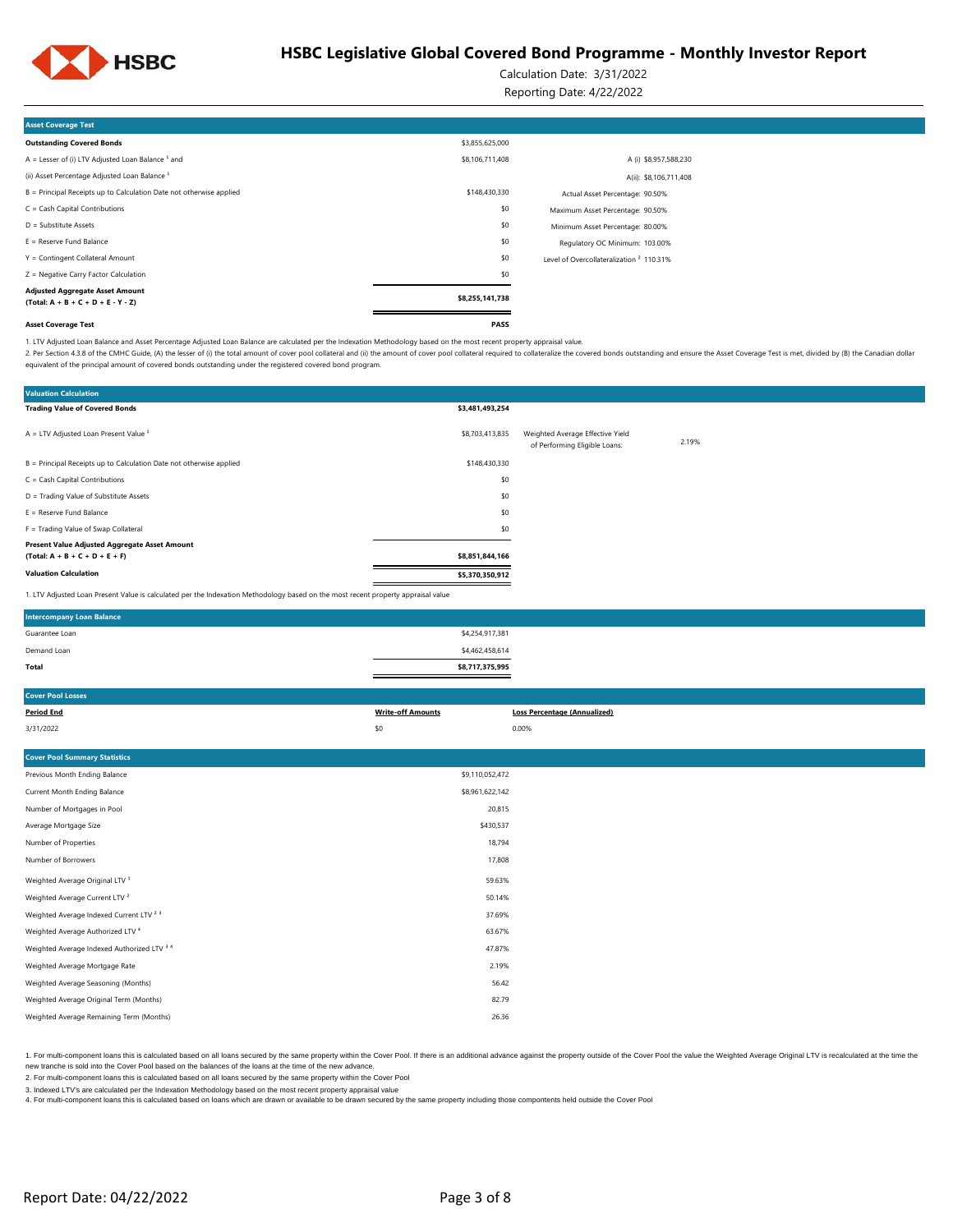

Calculation Date: 3/31/2022 Reporting Date: 4/22/2022

| <b>Cover Pool Delinguency Distribution</b> |                        |            |                          |            |
|--------------------------------------------|------------------------|------------|--------------------------|------------|
| <b>Aging Summary</b>                       | <b>Number of Loans</b> | Percentage | <b>Principal Balance</b> | Percentage |
| Current and less than 30 days past due     | 20,800                 | 99.93%     | \$8,951,096,941          | 99.88%     |
| 30 to 59 days past due                     | 9                      | 0.04%      | \$6,868,735              | 0.08%      |
| 60 to 89 days past due                     | 0                      | 0.00%      | \$0                      | 0.00%      |
| 90 or more days past due                   | 6                      | 0.03%      | \$3,656,466              | 0.04%      |
| Total                                      | 20.815                 | 100.00%    | \$8,961,622,142          | 100.00%    |

| <b>Cover Pool Provincial Distribution</b> |                        |            |                          |            |
|-------------------------------------------|------------------------|------------|--------------------------|------------|
| Province                                  | <b>Number of Loans</b> | Percentage | <b>Principal Balance</b> | Percentage |
| British Columbia                          | 9,218                  | 44.29%     | \$4,567,659,154          | 50.97%     |
| Alberta                                   | 1,141                  | 5.48%      | \$298,084,698            | 3.33%      |
| Quebec                                    | 1,091                  | 5.24%      | \$239,960,391            | 2.68%      |
| Ontario                                   | 9,365                  | 44.99%     | \$3,855,917,900          | 43.03%     |
| Other                                     | $\Omega$               | 0.00%      | \$0                      | 0.00%      |
| Total                                     | 20,815                 | 100.00%    | \$8,961,622,142          | 100.00%    |

| <b>Cover Pool Interest Rate Type Distribution</b> |                        |            |                          |            |
|---------------------------------------------------|------------------------|------------|--------------------------|------------|
| <b>Interest Rate Type</b>                         | <b>Number of Loans</b> | Percentage | <b>Principal Balance</b> | Percentage |
| Fixed                                             | 12,502                 | 60.06%     | \$4,995,941,559          | 55.75%     |
| Variable                                          | 8,313                  | 39.94%     | \$3,965,680,583          | 44.25%     |
| Total                                             | 20,815                 | 100.00%    | \$8,961,622,142          | 100.00%    |

| <b>Mortgage Asset Type Distribution</b> |                        |            |                          |            |
|-----------------------------------------|------------------------|------------|--------------------------|------------|
| <b>Asset Type</b>                       | <b>Number of Loans</b> | Percentage | <b>Principal Balance</b> | Percentage |
| Conventional Mortgage Loans             | 869                    | 4.17%      | \$305,968,523            | 3.41%      |
| Equity Power Mortgage Loans             | 19.946                 | 95.83%     | \$8,655,653,618          | 96.59%     |
| <b>Total</b>                            | 20,815                 | 100.00%    | \$8,961,622,142          | 100.00%    |

| <b>Cover Pool Occupancy Type Distribution</b> |                        |            |                          |            |  |
|-----------------------------------------------|------------------------|------------|--------------------------|------------|--|
| <b>Occupancy Type</b>                         | <b>Number of Loans</b> | Percentage | <b>Principal Balance</b> | Percentage |  |
| Owner Occupied                                | 16,865                 | 81.02%     | \$7,815,357,392          | 87.21%     |  |
| Non-Owner Occupied                            | 3,950                  | 18.98%     | \$1,146,264,749          | 12.79%     |  |
| Total                                         | 20,815                 | 100.00%    | \$8,961,622,142          | 100.00%    |  |

| <b>Cover Pool Mortgage Rate Distribution</b> |                        |            |                          |            |  |  |
|----------------------------------------------|------------------------|------------|--------------------------|------------|--|--|
| Mortgage Rate (%)                            | <b>Number of Loans</b> | Percentage | <b>Principal Balance</b> | Percentage |  |  |
| 1.9999 and below                             | 9,290                  | 44.63%     | \$4,358,014,562          | 48.63%     |  |  |
| 2.0000 - 2.4999                              | 3,869                  | 18.59%     | \$1,675,112,281          | 18.69%     |  |  |
| 2.5000 - 2.9999                              | 6,393                  | 30.71%     | \$2,552,717,711          | 28.48%     |  |  |
| $3.0000 - 3.4999$                            | 945                    | 4.54%      | \$280,737,093            | 3.13%      |  |  |
| 3.5000 - 3.9999                              | 212                    | 1.02%      | \$53,296,921             | 0.59%      |  |  |
| $4.0000 - 4.4999$                            | 59                     | 0.28%      | \$26,620,357             | 0.30%      |  |  |
| 4.5000 - 4.9999                              | $\overline{7}$         | 0.03%      | \$4,041,081              | 0.05%      |  |  |
| $5.0000 - 5.4999$                            | 0                      | 0.00%      | \$0                      | 0.00%      |  |  |
| 5.5000 - 5.9999                              | $\mathbf 0$            | 0.00%      | \$0                      | 0.00%      |  |  |
| $6.0000 - 6.4999$                            | 0                      | 0.00%      | \$0                      | 0.00%      |  |  |
| 6.5000 and above                             | 40                     | 0.19%      | \$11,082,135             | 0.12%      |  |  |
| Total                                        | 20,815                 | 100.00%    | \$8,961,622,142          | 100.00%    |  |  |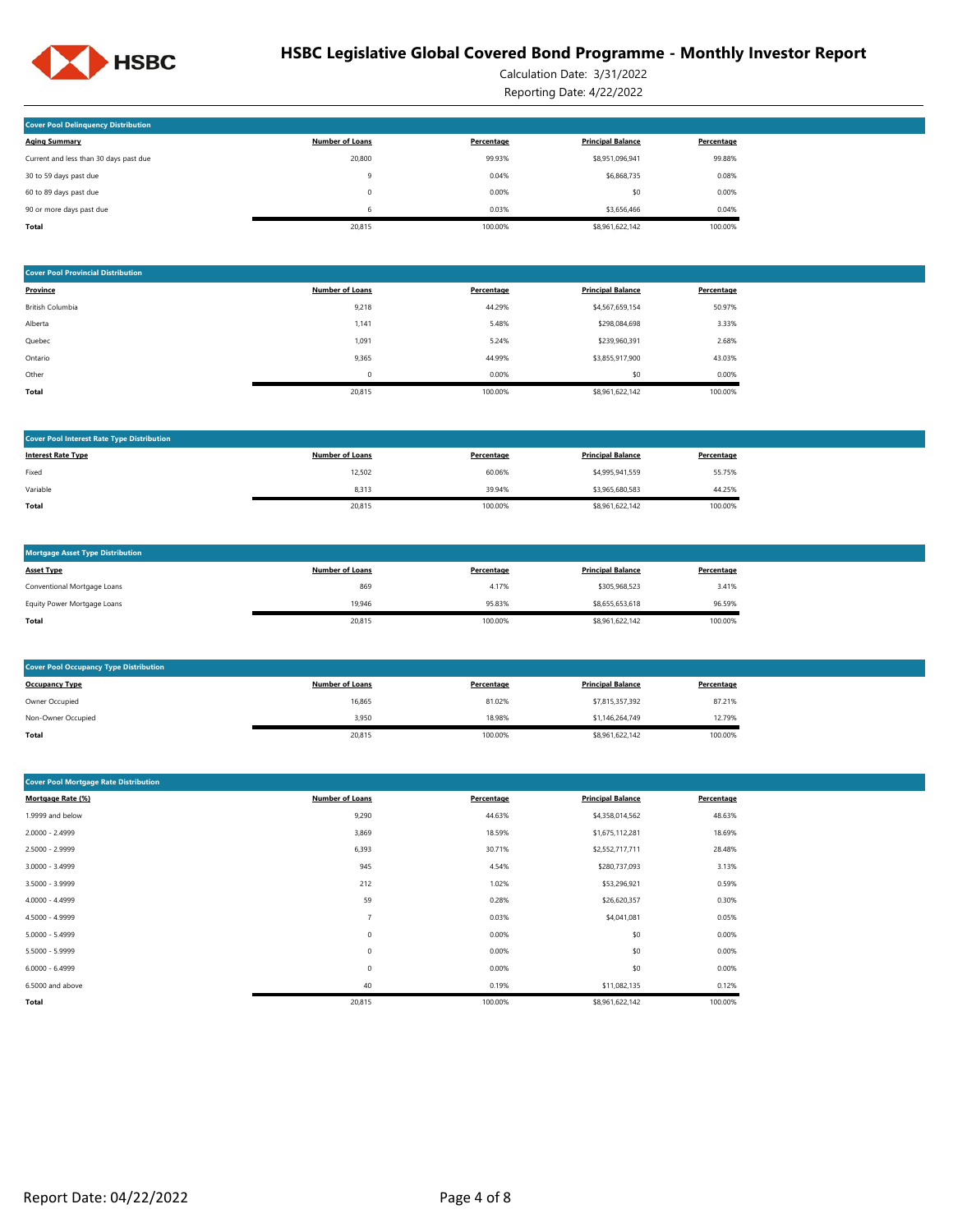

Calculation Date: 3/31/2022 Reporting Date: 4/22/2022

| <b>Cover Pool Remaining Term Distribution</b> |                        |            |                          |            |
|-----------------------------------------------|------------------------|------------|--------------------------|------------|
| <b>Remaining Term (Months)</b>                | <b>Number of Loans</b> | Percentage | <b>Principal Balance</b> | Percentage |
| Less than 12.00                               | 5,362                  | 25.76%     | \$2,276,182,164          | 25.40%     |
| $12.00 - 23.99$                               | 4,432                  | 21.29%     | \$1,902,956,238          | 21.23%     |
| 24.00 - 35.99                                 | 5,432                  | 26.10%     | \$2,291,093,554          | 25.57%     |
| $36.00 - 47.99$                               | 2,658                  | 12.77%     | \$1,205,154,036          | 13.45%     |
| 48.00 - 59.99                                 | 2,364                  | 11.36%     | \$1,029,495,296          | 11.49%     |
| $60.00 - 71.99$                               | 481                    | 2.31%      | \$228,669,989            | 2.55%      |
| $72.00 - 83.99$                               | 8                      | 0.04%      | \$1,744,912              | 0.02%      |
| 84.00 and above                               | 78                     | 0.37%      | \$26,325,953             | 0.29%      |
| Total                                         | 20,815                 | 100.00%    | \$8,961,622,142          | 100.00%    |

| <b>Cover Pool Range of Remaining Principal Balance</b> |                        |            |                          |            |
|--------------------------------------------------------|------------------------|------------|--------------------------|------------|
| <b>Range of Remaining Principal Balance</b>            | <b>Number of Loans</b> | Percentage | <b>Principal Balance</b> | Percentage |
| 99,999 and below                                       | 2,803                  | 13.47%     | \$152,777,954            | 1.70%      |
| 100,000 - 149,999                                      | 1,655                  | 7.95%      | \$207,821,995            | 2.32%      |
| 150,000 - 199,999                                      | 1,950                  | 9.37%      | \$342,466,238            | 3.82%      |
| 200,000 - 249,999                                      | 1,904                  | 9.15%      | \$427,027,747            | 4.77%      |
| 250,000 - 299,999                                      | 1,910                  | 9.18%      | \$521,620,710            | 5.82%      |
| 300,000 - 349,999                                      | 1,491                  | 7.16%      | \$484,042,715            | 5.40%      |
| 350,000 - 399,999                                      | 1,194                  | 5.74%      | \$446,043,868            | 4.98%      |
| 400,000 - 449,999                                      | 1,094                  | 5.26%      | \$465,371,447            | 5.19%      |
| 450,000 - 499,999                                      | 1,000                  | 4.80%      | \$473,771,572            | 5.29%      |
| 500,000 - 549,999                                      | 771                    | 3.70%      | \$404,362,189            | 4.51%      |
| 550,000 - 599,999                                      | 638                    | 3.07%      | \$365,749,102            | 4.08%      |
| 600,000 - 649,999                                      | 540                    | 2.59%      | \$337,460,586            | 3.77%      |
| 650,000 - 699,999                                      | 456                    | 2.19%      | \$307,904,167            | 3.44%      |
| 700,000 - 749,999                                      | 416                    | 2.00%      | \$301,489,551            | 3.36%      |
| 750,000 - 799,999                                      | 353                    | 1.70%      | \$273,624,250            | 3.05%      |
| 800,000 - 849,999                                      | 313                    | 1.50%      | \$258,074,569            | 2.88%      |
| 850,000 - 899,999                                      | 244                    | 1.17%      | \$213,357,578            | 2.38%      |
| 900,000 - 949,999                                      | 207                    | 0.99%      | \$191,693,954            | 2.14%      |
| 950,000 - 999,999                                      | 175                    | 0.84%      | \$170,583,565            | 1.90%      |
| 1,000,000 and above                                    | 1,701                  | 8.17%      | \$2,616,378,386          | 29.20%     |
| Total                                                  | 20,815                 | 100.00%    | \$8,961,622,142          | 100.00%    |

| <b>Cover Pool Property Type Distribution</b> |                        |            |                          |            |
|----------------------------------------------|------------------------|------------|--------------------------|------------|
|                                              |                        |            |                          |            |
| <b>Property Type</b>                         | <b>Number of Loans</b> | Percentage | <b>Principal Balance</b> | Percentage |
| Condominium                                  | 5,029                  | 24.16%     | \$1,426,323,211          | 15.92%     |
| Duplex                                       | 142                    | 0.68%      | \$41,557,098             | 0.46%      |
| Semi-Detached                                | 299                    | 1.44%      | \$103,503,030            | 1.15%      |
| Single Family                                | 12,996                 | 62.44%     | \$6,684,381,584          | 74.59%     |
| Townhouse                                    | 2,279                  | 10.95%     | \$687,476,007            | 7.67%      |
| Other                                        | 70                     | 0.34%      | \$18,381,211             | 0.21%      |
| <b>Total</b>                                 | 20,815                 | 100.00%    | \$8,961,622,142          | 100.00%    |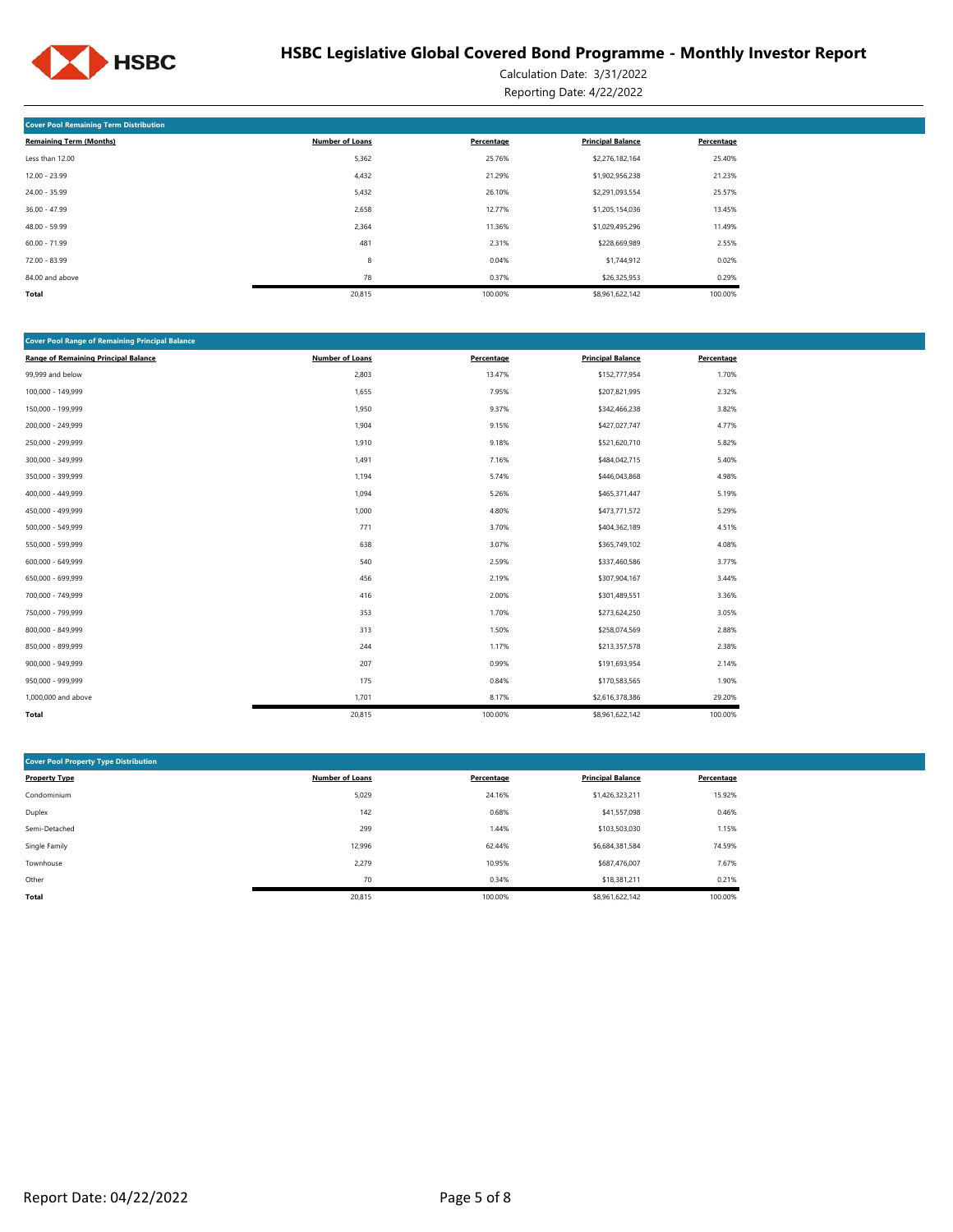

Calculation Date: 3/31/2022 Reporting Date: 4/22/2022

| Cover Pool Indexed Authorized LTV - Distribution 1 |                        |            |                          |            |
|----------------------------------------------------|------------------------|------------|--------------------------|------------|
| Indexed LTV (%)                                    | <b>Number of Loans</b> | Percentage | <b>Principal Balance</b> | Percentage |
| 20.00 and below                                    | 1,537                  | 7.38%      | \$261,972,108            | 2.92%      |
| $20.01 - 25.00$                                    | 868                    | 4.17%      | \$183,909,468            | 2.05%      |
| $25.01 - 30.00$                                    | 1,353                  | 6.50%      | \$349,748,735            | 3.90%      |
| $30.01 - 35.00$                                    | 1,883                  | 9.05%      | \$613,988,716            | 6.85%      |
| $35.01 - 40.00$                                    | 2,365                  | 11.36%     | \$953,361,808            | 10.64%     |
| $40.01 - 45.00$                                    | 2,667                  | 12.81%     | \$1,304,239,645          | 14.55%     |
| $45.01 - 50.00$                                    | 2,532                  | 12.16%     | \$1,261,773,527          | 14.08%     |
| $50.01 - 55.00$                                    | 2,367                  | 11.37%     | \$1,265,846,812          | 14.13%     |
| $55.01 - 60.00$                                    | 1,962                  | 9.43%      | \$1,166,011,047          | 13.01%     |
| $60.01 - 65.00$                                    | 1,231                  | 5.91%      | \$719,767,008            | 8.03%      |
| $65.01 - 70.00$                                    | 787                    | 3.78%      | \$414,750,704            | 4.63%      |
| $70.01 - 75.00$                                    | 629                    | 3.02%      | \$247,589,357            | 2.76%      |
| 75.01 - 80.00                                      | 473                    | 2.27%      | \$174,793,096            | 1.95%      |
| Greater than 80.00                                 | 161                    | 0.77%      | \$43,870,109             | 0.49%      |
| <b>Total</b>                                       | 20,815                 | 100.00%    | \$8,961,622,142          | 100.00%    |

| Cover Pool Indexed Current LTV - Distribution <sup>1</sup> |                 |            |                          |            |
|------------------------------------------------------------|-----------------|------------|--------------------------|------------|
| Indexed LTV (%)                                            | Number of Loans | Percentage | <b>Principal Balance</b> | Percentage |
| 20.00 and below                                            | 5,072           | 24.37%     | \$922,111,622            | 10.29%     |
| $20.01 - 25.00$                                            | 2,037           | 9.79%      | \$670,877,660            | 7.49%      |
| $25.01 - 30.00$                                            | 2,282           | 10.96%     | \$942,972,014            | 10.52%     |
| $30.01 - 35.00$                                            | 2,480           | 11.91%     | \$1,186,175,973          | 13.24%     |
| $35.01 - 40.00$                                            | 2,377           | 11.42%     | \$1,291,472,249          | 14.41%     |
| $40.01 - 45.00$                                            | 2,098           | 10.08%     | \$1,203,276,393          | 13.43%     |
| $45.01 - 50.00$                                            | 1,664           | 7.99%      | \$1,056,186,641          | 11.79%     |
| $50.01 - 55.00$                                            | 1,299           | 6.24%      | \$860,950,964            | 9.61%      |
| $55.01 - 60.00$                                            | 681             | 3.27%      | \$449,821,699            | 5.02%      |
| $60.01 - 65.00$                                            | 387             | 1.86%      | \$198,370,757            | 2.21%      |
| $65.01 - 70.00$                                            | 298             | 1.43%      | \$130,729,397            | 1.46%      |
| $70.01 - 75.00$                                            | 97              | 0.47%      | \$37,416,927             | 0.42%      |
| 75.01 - 80.00                                              | 34              | 0.16%      | \$8,406,812              | 0.09%      |
| Greater than 80.00                                         | 9               | 0.04%      | \$2,853,034              | 0.03%      |
| Total                                                      | 20,815          | 100.00%    | \$8,961,622,142          | 100.00%    |

#### **Provincial Distribution by Indexed Current LTV and Aging Summary**

| <b>Days Delinguent</b> |                          |               |               |                 |                          |                 |
|------------------------|--------------------------|---------------|---------------|-----------------|--------------------------|-----------------|
| Current-<30            |                          |               |               |                 |                          |                 |
| LTV                    | <b>British Columbia</b>  | Alberta       | Quebec        | Ontario         | Other                    | Total           |
| < 20.00                | \$469,016,250            | \$11,360,076  | \$24,853,738  | \$415,453,032   | $\overline{\phantom{a}}$ | \$920,683,096   |
| $20.01 - 25.00$        | \$339,354,162            | \$7,061,341   | \$20,674,291  | \$303,787,866   |                          | \$670,877,660   |
| $25.01 - 30.00$        | \$468,165,151            | \$10,843,768  | \$23,636,116  | \$439,746,241   |                          | \$942,391,277   |
| $30.01 - 35.00$        | \$611,589,267            | \$15,358,094  | \$39,910,698  | \$519,093,125   |                          | \$1,185,951,185 |
| $35.01 - 40.00$        | \$651,937,790            | \$15,689,308  | \$38,412,037  | \$583,753,121   |                          | \$1,289,792,256 |
| $40.01 - 45.00$        | \$583,332,352            | \$22,380,290  | \$37,770,433  | \$558,616,482   |                          | \$1,202,099,557 |
| $45.01 - 50.00$        | \$495,577,148            | \$17,709,287  | \$26,521,999  | \$516,378,207   |                          | \$1,056,186,641 |
| $50.01 - 55.00$        | \$468,248,176            | \$31,330,991  | \$13,440,965  | \$347,553,507   |                          | \$860,573,639   |
| $55.01 - 60.00$        | \$280,362,384            | \$40,786,295  | \$9,296,729   | \$115,518,076   |                          | \$445,963,484   |
| $60.01 - 65.00$        | \$114,303,857            | \$42,205,580  | \$4,654,061   | \$35,960,872    |                          | \$197,124,370   |
| $65.01 - 70.00$        | \$66,586,616             | \$50,525,655  | \$170,809     | \$13,446,318    |                          | \$130,729,397   |
| $70.01 - 75.00$        | \$13,767,509             | \$22,010,852  | \$181,831     | \$1,456,734     |                          | \$37,416,927    |
| 75.01 - 80.00          | ٠                        | \$8,406,812   | ٠             | ٠               |                          | \$8,406,812     |
| >80.00                 | $\overline{\phantom{a}}$ | \$2,416,349   | \$436,685     |                 |                          | \$2,853,034     |
| Total                  | \$4,562,240,663          | \$298,084,698 | \$239,960,391 | \$3,850,763,582 |                          | \$8,951,049,333 |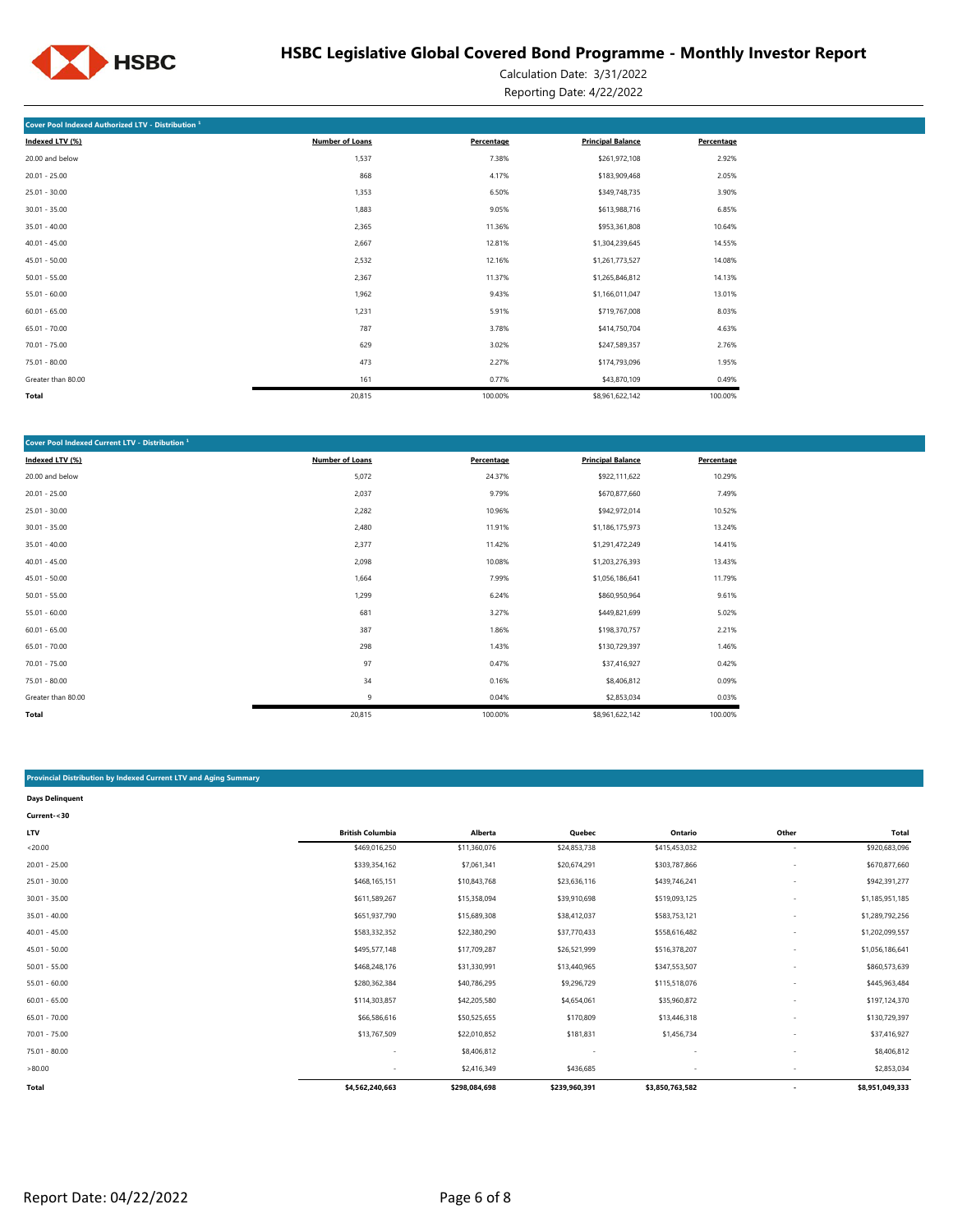

Calculation Date: 3/31/2022

Reporting Date: 4/22/2022

| <b>Days Delinguent</b> |  |
|------------------------|--|

| $30 - 60$       |                         |                          |                          |                          |                          |              |
|-----------------|-------------------------|--------------------------|--------------------------|--------------------------|--------------------------|--------------|
| <b>LTV</b>      | <b>British Columbia</b> | Alberta                  | Quebec                   | Ontario                  | Other                    | <b>Total</b> |
| < 20.00         | \$503,922               | $\overline{\phantom{a}}$ | $\sim$                   | \$924,603                | $\sim$                   | \$1,428,525  |
| $20.01 - 25.00$ | $\sim$                  | $\sim$                   | $\sim$                   | $\sim$                   | $\sim$                   | $\sim$       |
| $25.01 - 30.00$ | $\sim$                  | $\overline{\phantom{a}}$ | $\sim$                   | $\sim$                   | $\sim$                   | $\sim$       |
| $30.01 - 35.00$ | \$224,788               | $\overline{\phantom{a}}$ | $\sim$                   | $\sim$                   | $\sim$                   | \$224,788    |
| $35.01 - 40.00$ | \$1,141,277             | $\overline{\phantom{a}}$ | $\sim$                   | $\overline{\phantom{a}}$ | $\sim$                   | \$1,141,277  |
| $40.01 - 45.00$ | $\sim$                  | $\overline{\phantom{a}}$ | $\sim$                   | \$1,176,836              | $\sim$                   | \$1,176,836  |
| $45.01 - 50.00$ | $\sim$                  | $\overline{\phantom{a}}$ | $\sim$                   | $\sim$                   | $\sim$                   | $\sim$       |
| $50.01 - 55.00$ | $\sim$                  | $\overline{\phantom{a}}$ | $\overline{\phantom{a}}$ | $\overline{\phantom{a}}$ | $\sim$                   | $\sim$       |
| $55.01 - 60.00$ | \$850,101               | $\overline{\phantom{a}}$ | $\sim$                   | \$2,094,815              | $\sim$                   | \$2,944,916  |
| $60.01 - 65.00$ | $\sim$                  | $\overline{\phantom{a}}$ | $\overline{\phantom{a}}$ | $\sim$                   | $\sim$                   | $\sim$       |
| $65.01 - 70.00$ | $\sim$                  | $\overline{\phantom{a}}$ | $\sim$                   | $\sim$                   | $\sim$                   | $\sim$       |
| $70.01 - 75.00$ |                         | $\sim$                   | $\overline{\phantom{a}}$ | $\sim$                   | $\sim$                   | $\sim$       |
| $75.01 - 80.00$ | $\sim$                  | $\sim$                   | $\sim$                   | $\sim$                   | $\sim$                   | $\sim$       |
| >80.00          | $\sim$                  | $\overline{\phantom{a}}$ | $\overline{\phantom{a}}$ | $\overline{\phantom{a}}$ | $\sim$                   | $\sim$       |
| Total           | \$2,720,088             | $\overline{\phantom{a}}$ | $\overline{\phantom{a}}$ | \$4,196,255              | $\overline{\phantom{a}}$ | \$6,916,342  |

#### **Days Delinquent**

| $60 - 90$       |                          |                          |        |         |                          |              |
|-----------------|--------------------------|--------------------------|--------|---------|--------------------------|--------------|
| LTV             | <b>British Columbia</b>  | Alberta                  | Quebec | Ontario | Other                    | <b>Total</b> |
| < 20.00         | $\sim$                   | $\sim$                   | $\sim$ | $\sim$  | $\overline{\phantom{a}}$ | $\sim$       |
| $20.01 - 25.00$ | $\sim$                   | $\sim$                   | $\sim$ | $\sim$  | $\sim$                   | $\sim 100$   |
| $25.01 - 30.00$ | $\overline{\phantom{a}}$ | $\overline{\phantom{a}}$ | $\sim$ |         | $\overline{\phantom{a}}$ | $\sim$       |
| $30.01 - 35.00$ | $\sim$                   | $\sim$                   | $\sim$ | $\sim$  | $\overline{\phantom{a}}$ | $\sim$       |
| $35.01 - 40.00$ | $\sim$                   | $\sim$                   | $\sim$ | $\sim$  | $\overline{\phantom{a}}$ | $\sim$       |
| $40.01 - 45.00$ | $\sim$                   | $\overline{\phantom{a}}$ | $\sim$ | $\sim$  | $\sim$                   | $\sim$       |
| $45.01 - 50.00$ | $\overline{\phantom{a}}$ | $\overline{\phantom{a}}$ | $\sim$ | $\sim$  | $\overline{\phantom{a}}$ | $\sim$       |
| $50.01 - 55.00$ | $\sim$                   | $\sim$                   | $\sim$ | $\sim$  | $\overline{\phantom{a}}$ | $\sim$       |
| $55.01 - 60.00$ | $\sim$                   | $\overline{\phantom{a}}$ | $\sim$ | $\sim$  | $\sim$                   | $\sim$       |
| $60.01 - 65.00$ | $\sim$                   | $\overline{\phantom{a}}$ | $\sim$ | $\sim$  | $\sim$                   | $\sim$       |
| $65.01 - 70.00$ | $\sim$                   | $\overline{\phantom{a}}$ | $\sim$ | $\sim$  | $\sim$                   | $\sim$       |
| $70.01 - 75.00$ | $\overline{\phantom{a}}$ | ٠                        | $\sim$ |         | $\overline{\phantom{a}}$ | $\sim$       |
| 75.01 - 80.00   | $\sim$                   | $\sim$                   | $\sim$ | $\sim$  | $\sim$                   | $\sim$       |
| >80.00          | $\sim$                   | $\sim$                   | $\sim$ | $\sim$  | $\sim$                   | $\sim$       |
| Total           | $\sim$                   | $\overline{\phantom{a}}$ | $\sim$ | $\sim$  | $\sim$                   | $\sim$       |

#### **Days Delinquent**

| $90 +$          |                          |                          |                          |                 |                          |                 |
|-----------------|--------------------------|--------------------------|--------------------------|-----------------|--------------------------|-----------------|
| LTV             | <b>British Columbia</b>  | Alberta                  | Quebec                   | Ontario         | Other                    | Total           |
| < 20.00         | $\sim$                   | $\sim$                   | $\sim$                   | \$1             | ٠                        | \$1             |
| $20.01 - 25.00$ | ٠                        | $\sim$                   | $\overline{\phantom{a}}$ | $\sim$          | $\overline{\phantom{a}}$ | $\sim$          |
| $25.01 - 30.00$ | ٠                        | $\sim$                   | $\overline{\phantom{a}}$ | \$580,737       | $\overline{\phantom{a}}$ | \$580,737       |
| $30.01 - 35.00$ | ٠                        | $\overline{\phantom{a}}$ | $\overline{\phantom{a}}$ | $\sim$          | $\overline{\phantom{a}}$ | $\sim$          |
| $35.01 - 40.00$ | \$538,716                | $\sim$                   | $\overline{\phantom{a}}$ | s.              | $\overline{\phantom{a}}$ | \$538,716       |
| $40.01 - 45.00$ | ٠                        | $\sim$                   | ٠                        | и.              | $\overline{\phantom{a}}$ | $\sim$          |
| $45.01 - 50.00$ | ٠                        |                          | $\overline{\phantom{a}}$ | $\sim$          | $\overline{\phantom{a}}$ | $\sim$          |
| $50.01 - 55.00$ | ٠                        | $\sim$                   | $\overline{\phantom{a}}$ | \$377,326       | $\overline{\phantom{a}}$ | \$377,326       |
| $55.01 - 60.00$ | \$913,298                | $\sim$                   | $\sim$                   | . п.            | $\overline{\phantom{a}}$ | \$913,298       |
| $60.01 - 65.00$ | \$1,246,388              | $\sim$                   | $\overline{\phantom{a}}$ | $\sim$          | $\overline{\phantom{a}}$ | \$1,246,388     |
| $65.01 - 70.00$ | ٠                        | $\sim$                   | $\overline{\phantom{a}}$ | $\sim$          | $\overline{\phantom{a}}$ | $\sim$          |
| 70.01 - 75.00   | ٠                        |                          | $\overline{\phantom{a}}$ |                 | $\overline{\phantom{a}}$ | $\sim$          |
| 75.01 - 80.00   | ٠                        | $\sim$                   | $\sim$                   | $\sim$          | $\overline{\phantom{a}}$ | $\sim$          |
| >80.00          | $\overline{\phantom{a}}$ | $\sim$                   | $\sim$                   | $\sim$          | $\overline{\phantom{a}}$ | $\sim$          |
| <b>Total</b>    | \$2,698,403              | $\overline{\phantom{a}}$ | $\overline{\phantom{a}}$ | \$958,063       | $\overline{\phantom{a}}$ | \$3,656,466     |
|                 |                          |                          |                          |                 |                          |                 |
| Total           | \$4,567,659,154          | \$298,084,698            | \$239,960,391            | \$3,855,917,900 | $\overline{\phantom{a}}$ | \$8,961,622,142 |